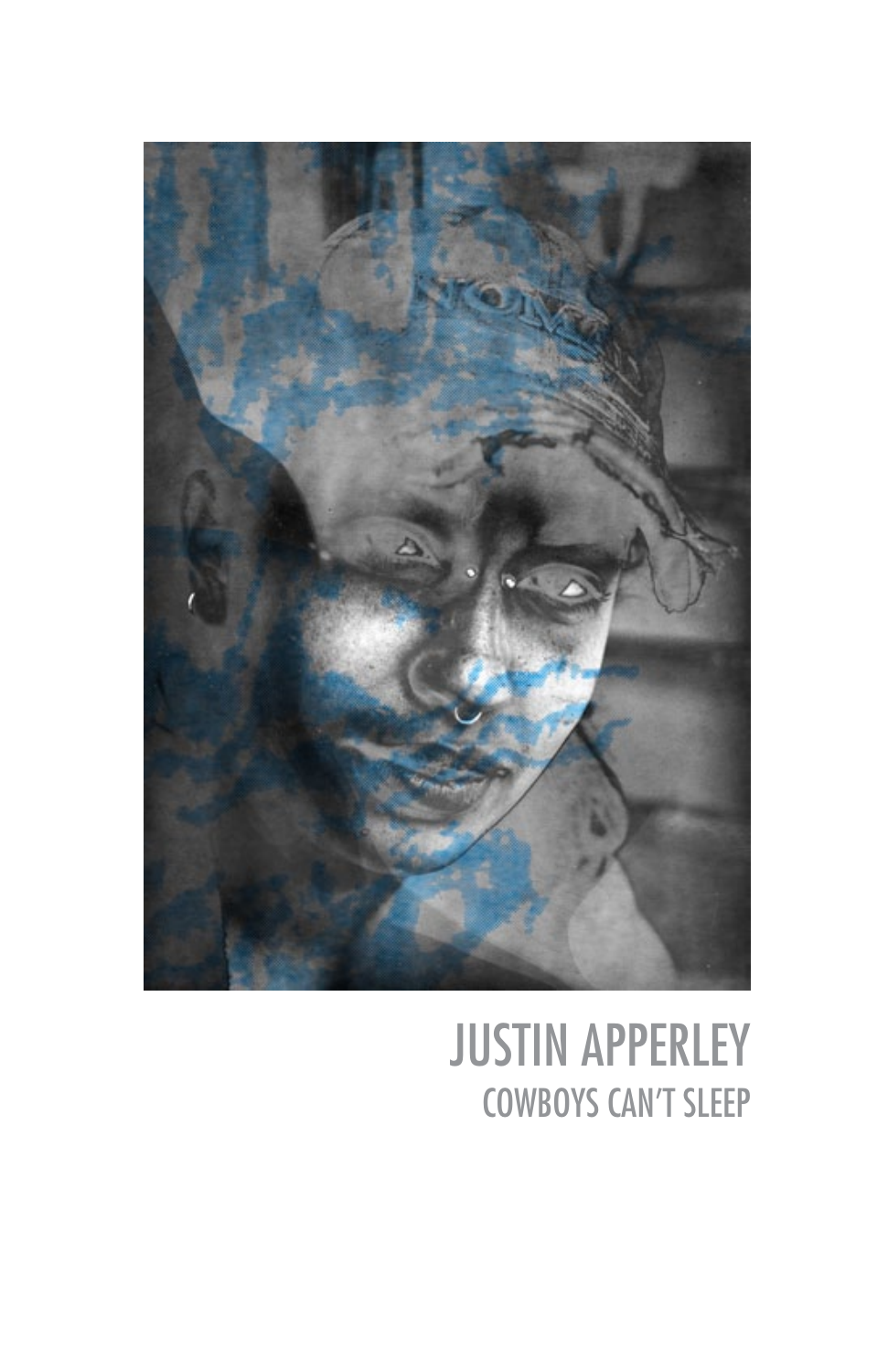## *I'm giving you the sun tonight*

And everything it decays. Before the owls came back you fed on yourself and not much else. It was the season of spaghetti and rice, we read about someone using whiskey instead of antifreeze. We sat in the dark, sang to keep going. We were riding around getting stuck, and thought the caribou before it showed itself, it made us do that. Get back and can't start anything but there's a soda stream.

We were talking about dreams and he said why bother remembering unless they're dirty. Time to rake sawdust, the ground is gonna be warm. Sleeping under the silver sliver. A bear came and I asked it to leave, but I didn't mean it. He could tell. I stripped bark because I was mad at myself and I needed penance. The time of year when everyone was mad, we are small but contain multitudes… Lend me some sugar, I'm your neighbour. If we come and go like the seasons. If the past somehow stays in the present.

Exhaust blocks out the sun for a second. Is it a new order or something older? That sun that fills everything with blood, and fades your dirty clothes when you're toiling and running to last call. Sit at the tavern and rub your forehead till the dandruff hits the table. The place is held up by dust and work anyway. Outside there's people on the hill, making out for lost time. Somewhere south there's robots running free smacking QR codes on everything. It's the belly of the beast, but if you can just get around it. She's stuffing her shit in a black garbage bag. He's telling her she better find another hill to die on.

The sun was always setting always rising.

Trying to forget about the times you have to buy freedom. Turning days into just things that make up a season so we can be at this ugly party. Look at me in my face, it's finally tan, while I snuff whatever you give me, I'll give it to you back. I'll give all this oxytocin and my limited devotion. It's been deteriorating for a while, outside forces work on your insides. Talk to me honest no one else is listening. Where do you get a good witness these days.



## *It's a beautiful (post-rapture) life*

Like photography and the process of developing film itself, Justin Apperley's work explores materiality, and physical processes of decay, which is another way of saying time and the things that time does. Apperley's work shows and is born of direct relations to the transient, mania, the neighbouring joe blows, the neighbouring flora and fauna, and relics of life which sometimes take on lives of their own. The work never glorifies any more or less than necessary.

Born in 1994, **Amna Nour** is a writer who was most recently based in Tr ondëk Hwëch in *traditional territory. Her book of recipes and prose poems, Tip of Your Tongue, is coming out eventually.*